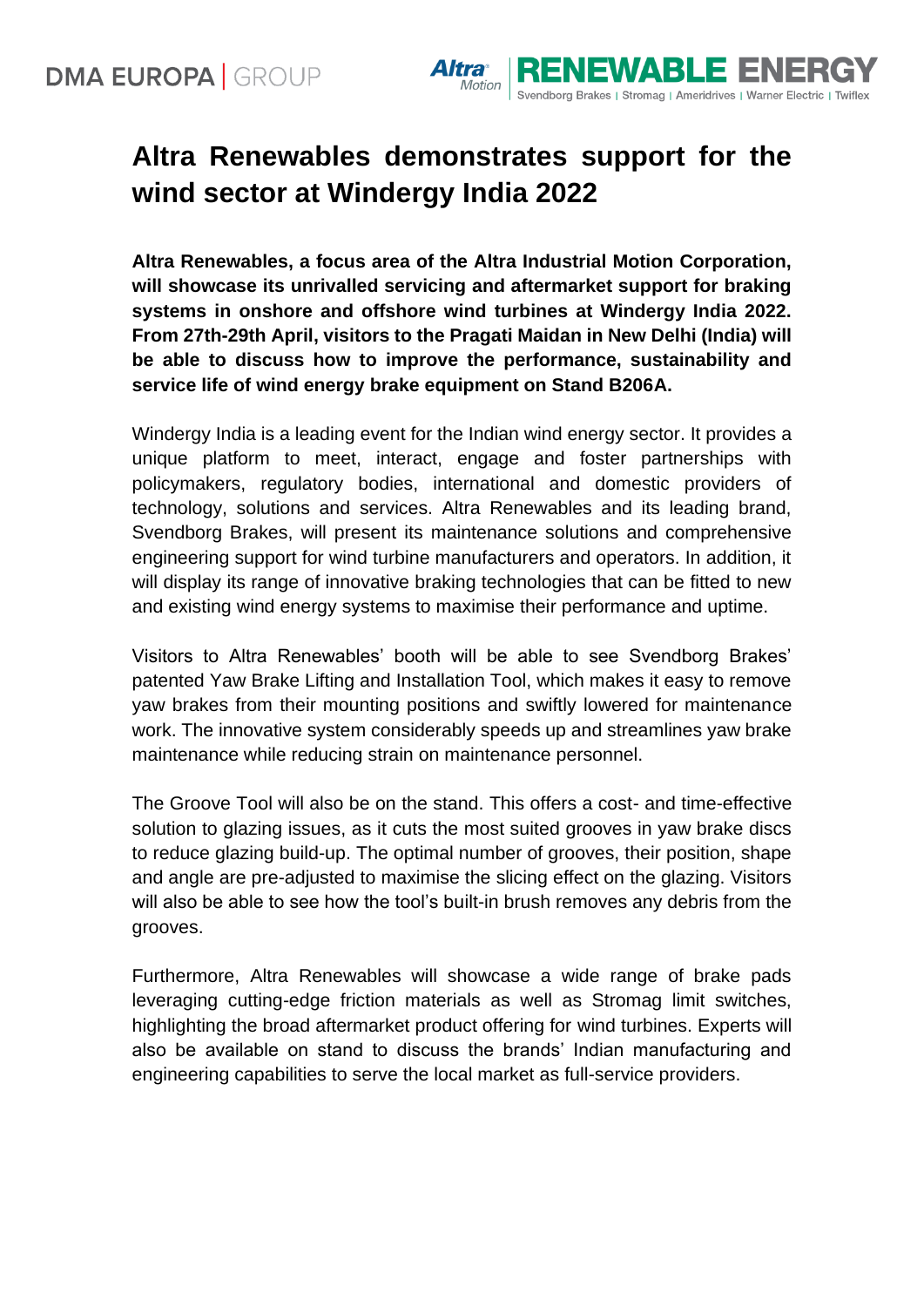

*Windergy India takes place from 27th-29th April 2022 at Pragati Maidan, New Delhi, India. Visitors can meet with Altra's specialists on stand B206E.*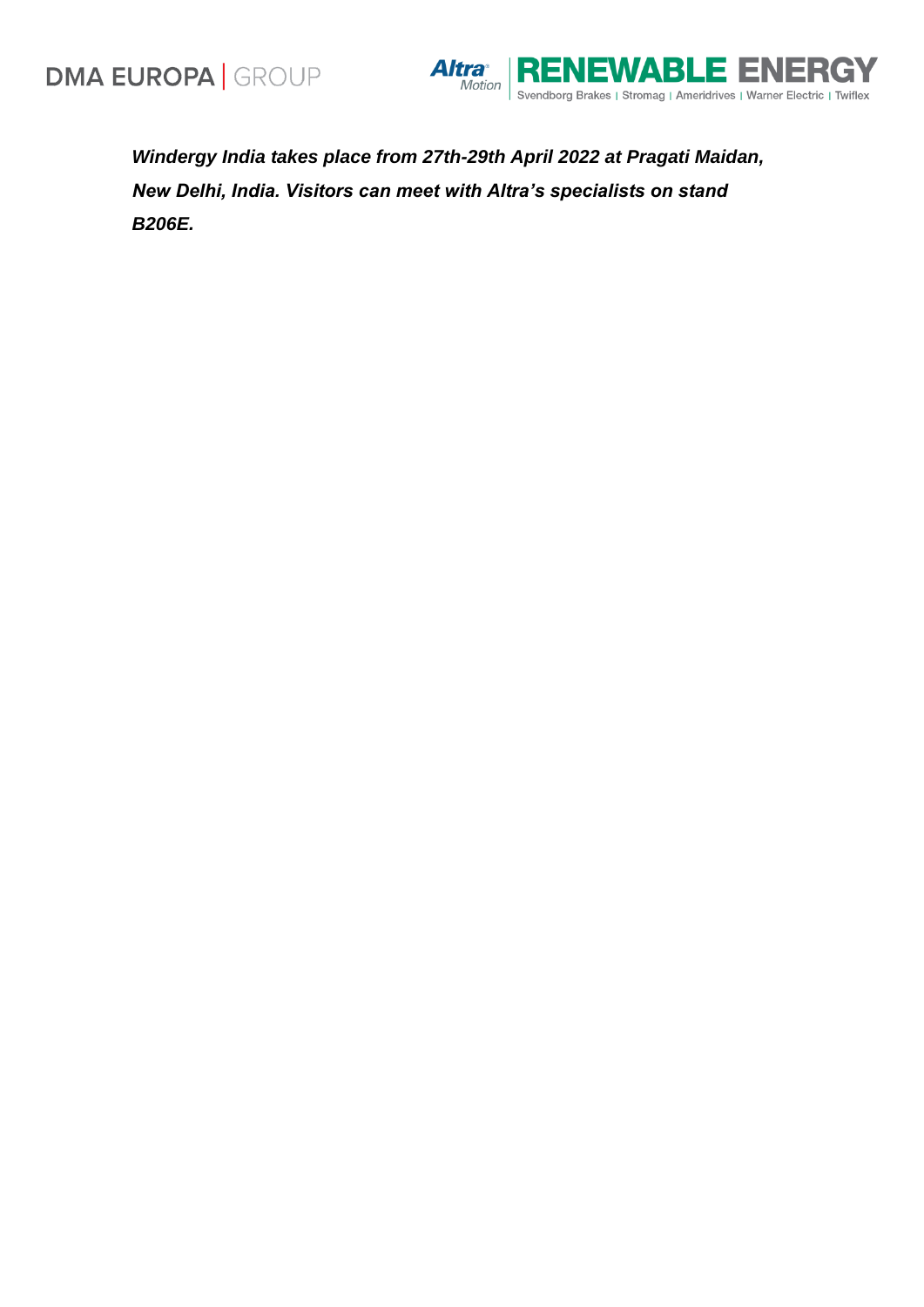



**Image Captions:** 



**Image 1:** Svenborg Brakes Groove Tool.



**Image 2:** Svenborg Brakes Yaw Brake Lifting Tool.



**Image 3:** Stromag Limit Switch.

**Note to Editor:** if you would like the text in another language please contact Philip Howe at DMA Europa - [philip@dmaeuropa.com.](mailto:philip@dmaeuropa.com)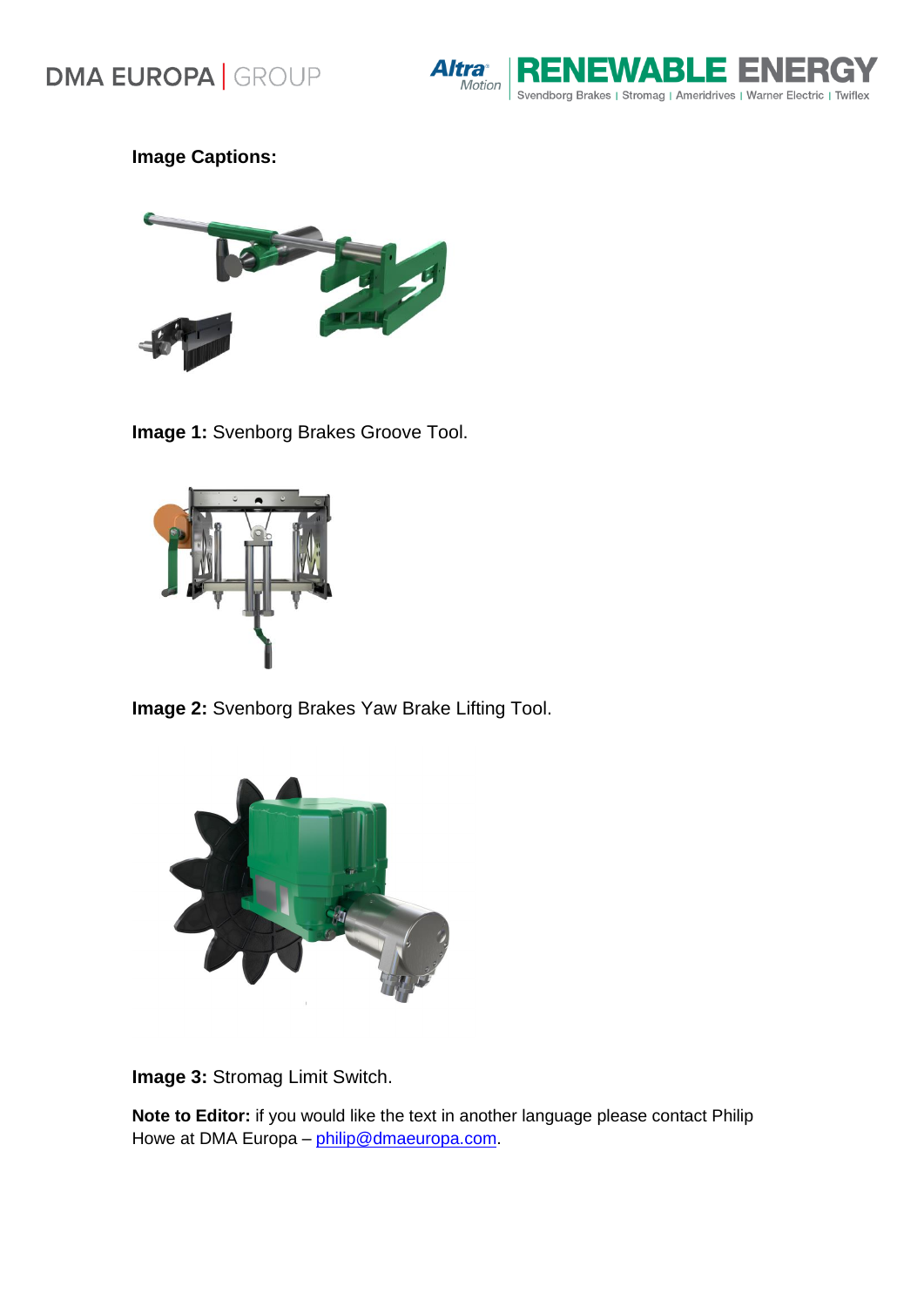

## **About Altra Industrial Motion Corp.**

Altra Industrial Motion Corp. is a premier industrial, global manufacturer and supplier of highly engineered motion control, automation, power transmission, and engine braking systems and components. Altra's portfolio consists of 27 wellrespected brands including Bauer Gear Motor, Boston Gear, Jacobs Vehicle Systems, Kollmorgen, Portescap, Stromag, Svendborg Brakes, TB Wood's, Thomson Linear and Warner Electric. Headquartered in Braintree, Massachusetts. Altra has approximately 9,200 employees and over 50 production facilities in 16 countries around the world.

For more information, visit [www.altramotion.com](http://www.altramotion.com/)

The image(s) distributed with this press release may only be used to accompany this copy and are subject to copyright. Please contact DMA Europa if you wish to license the image for further use.